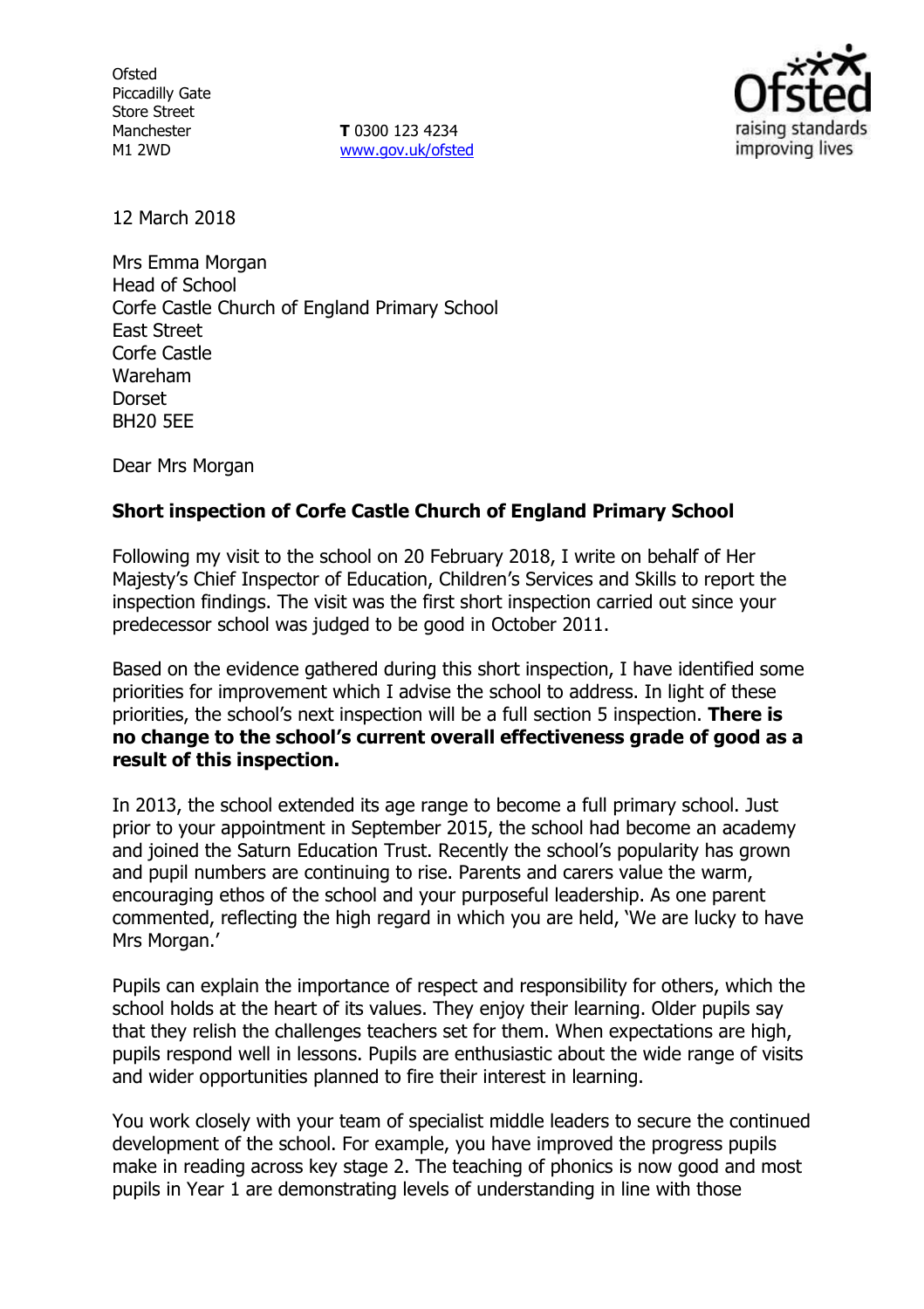

expected for their age. There are, however, still inconsistencies in the quality of teaching and not all new initiatives, for example the development of writing, are equally effective across the school. Your current evaluation of the school's work does not fully reflect where improvements to teaching still need to be made. Governors are knowledgeable about the school's priorities and regularly track how well the school improvement plan is being implemented. They recognise that targets set for pupils' achievement are ambitious. Without a more precise picture of the strengths and areas for improvement in teaching, they cannot form a reliable picture of whether targets are likely to be achieved.

# **Safeguarding is effective.**

Leaders have developed a strong and effective culture of safeguarding. Staff receive regular, good-quality training. They are knowledgeable about their responsibilities, are vigilant and confident to report if they have a concern that a pupil may be at risk. There are regular opportunities for parents to meet and seek advice from the school's pastoral care officer, and parents and pupils speak highly of her support. Leaders keep detailed and high-quality records of actions which have been taken to refer concerns to other agencies or to provide direct support to families. The school administrator ensures that all checks on staff, volunteers and visitors are made to support the safety of the school and its pupils.

Pupils say they are taught how to stay safe, including when using the internet. They feel safe in school and are confident to seek help if they have fallen out with other pupils. They trust their teachers because, as one pupil said, reflecting the views of others, 'Teachers here have a friendly smile.' Parents spoken to, and almost all those who completed Ofsted's online questionnaire, Parent View, agreed that any problems are solved quickly and sensitively. A small minority of parents felt that poor behaviour by a few pupils is not dealt with effectively. This view was not shared by staff or pupils. During the inspection, skilled teaching assistants were seen to provide strong support for those pupils whose special educational needs (SEN) and/or disability mean that they need more support with their behaviour.

## **Inspection findings**

- $\blacksquare$  I first looked at the effectiveness of leadership in improving the quality of teaching and pupils' progress. The school's current self-evaluation document shows that you identified that key stage 1 pupils did not make sufficiently steady progress during the autumn term. We carried out a scrutiny of pupils' work in writing in key stage 1. This showed that while pupils are making progress, teaching was not helping pupils catch up as quickly as leaders believed. Equally, although teachers have responded positively to changes in the teaching of mathematics, the programme is not yet fully embedded.
- The middle leaders for mathematics and English are subject specialists and have full-time class teaching roles. You and they have improved teaching and assessment in these subjects. However, your checks of how effectively teaching is quickening pupils' progress are not of sufficient depth. Consequently, as a team you do not have a sharp enough picture of the quality of teaching and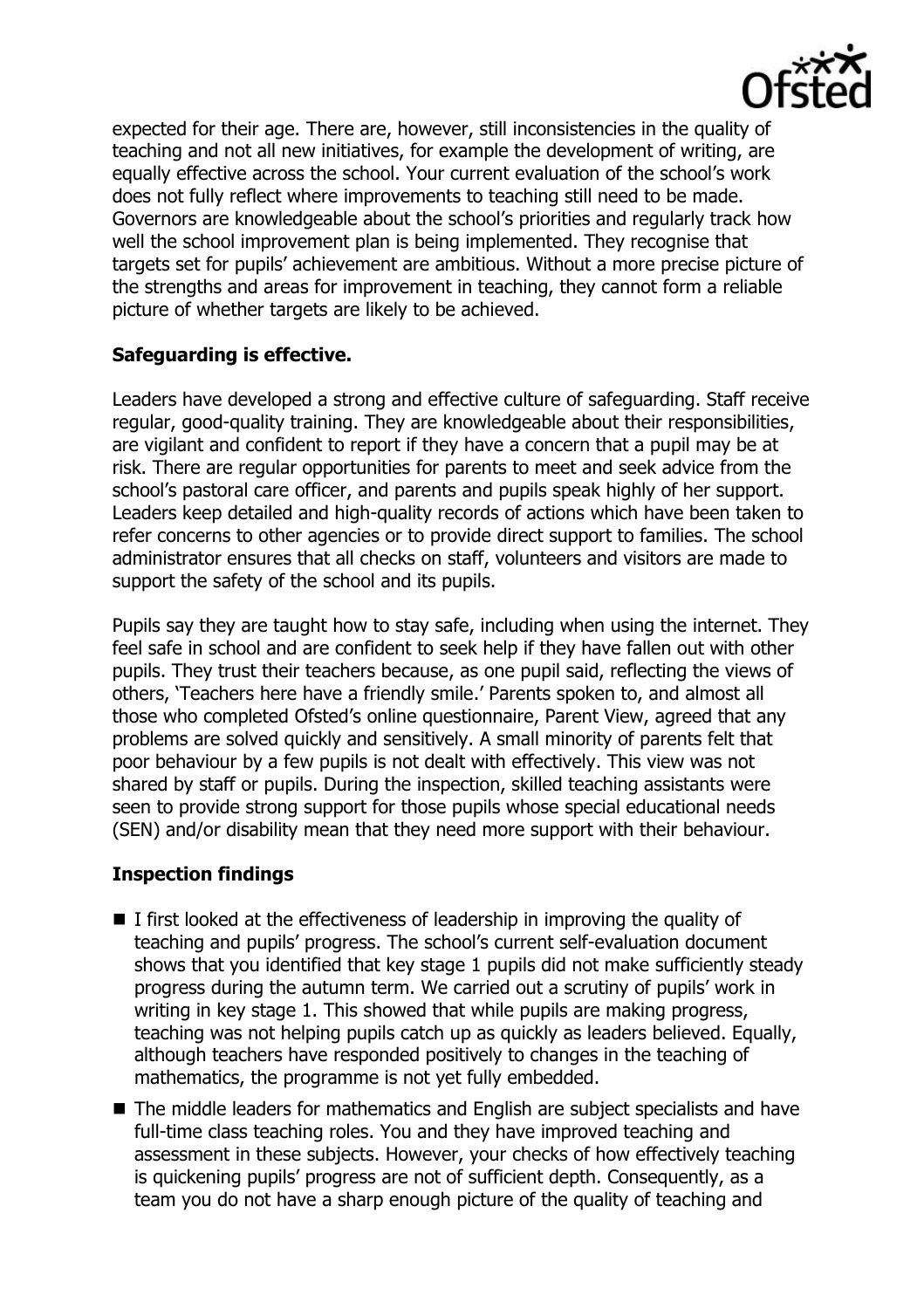

learning needed to target improvement successfully.

- You make good use of opportunities to work with leaders and teachers across and beyond the trust. The trust supports the school by seeking sources of external expertise to assist subject leaders in developing teaching. However, the leadership of the trust is undergoing changes which are constraining its capacity to drive school improvement. Consequently, the major responsibility for school management and improvement lies solely with you as head of school. Currently, your responsibilities are too wide for you to quickly bring about the improvements you know need to be made.
- I next reviewed leaders' and teachers' efforts to improve the teaching of mathematics after two years of weaker progress across key stage 2. Teachers and pupils are positive about the change of approach to teaching mathematics. Lessons in mathematics now proceed at a brisk pace. For example, Year 3 pupils were seen quickly working through the calculations to convert measurements of length. They were eager to move on to the challenge of solving problems. The teacher was vigilant in ensuring that if pupils needed more help, explanations were repeated, and more support given.
- **Pupils' workbooks show that they are making good progress in arithmetic and** problem solving. However, although teachers discuss pupils' mathematical thinking with them in lessons, there are limited opportunities for pupils to explore and express their reasoning in an age-appropriate and logical manner. This limits the ability of the most able pupils to deepen their learning.
- $\blacksquare$  My next line of enguiry was to examine pupils' progress in writing in key stage 1. Past inconsistencies in assessing children's skills in the early years have led to pupils entering key stage 1 with a lower standard of writing than assessments would indicate. Some pupils in Year 1 still lack the skill of writing a simple sentence with accurately formed letters. Equally, across the key stage not all pupils who have mastered the basics of writing are making strong progress in deepening their composition skills.
- Teachers promote pupils' interest in writing well through story, talk and drama. However, pupils' work in books does not show that all lower-ability pupils are making the rapid progress necessary to overcome their underdeveloped basic skills. Also, pupils who have the capacity to reach the expected or higher standard are not being given the opportunity to practise and broaden their writing skills sufficiently for them to do so. You are implementing new strategies for hastening pupils' progress in writing, but there is more work to do here.
- I reviewed procedures for assessing children's achievements during their time in the early years class because there were concerns about the consistency of last year's assessments. The new class teacher is liaising closely with the pre-school leader to develop a coherent approach to tracking children's progress across early years. Her careful assessments are supporting children in the Reception Year to make good progress.
- **Pupils' attendance has been below the national average for three years. Leaders** and governors are tackling this robustly. Currently, there is a 1% increase in attendance compared with this point last year, because of actions you have taken. However, some parents keep their children away from school for extended